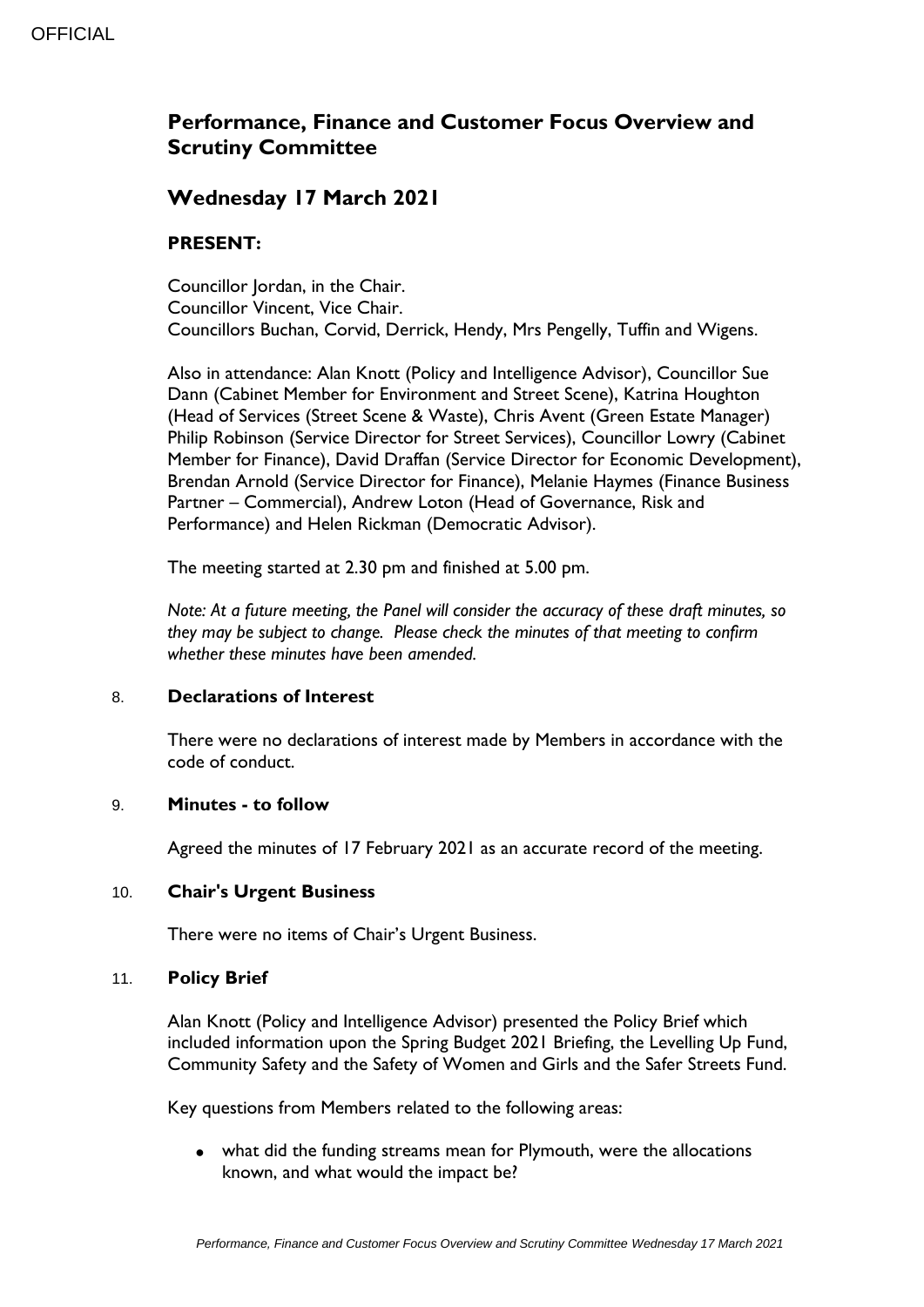- that Councillors needed to be sighted on the bids relating to the panel's terms of reference;
- what the Government's immediate response was with regard to the violence against women and girls?

Members noted the policy brief update.

#### 12. **Grass Cutting Briefing**

Councillor Sue Dann (Cabinet Member for Environment and Street Scene), Katrina Houghton (Head of Services (Street Scene & Waste) and Chris Avent (Green Estate Manager) presented the Grass Cutting Briefing and talked to a presentation.

Key points highlighted to Members included:

- the Council responded to the Climate Emergency in March 2019 and made efforts to manage operations in order to have a green sustainable city that cared about the environment;
- when the nation went into lockdown in response to the Covid19 pandemic it was decided that the Council would follow the National Trust's 'No Mow May' campaign with only the priority amenity areas having one cut during the month to maintain condition and access for the public. This left more green spaces to grow wild, increasing biodiversity. The Council increased its percentage from 15% to 40% of green space managed for nature, with 60% being managed for people to enjoy in their urban environment;
- the Council managed 1300 hectares of green space with over 560 hectares of grass; closely mown grass limited species diversity. Covid brought this to the forefront especially as the Council was required to prioritise resources;
- the Council maintained several categories to differentiate its grass cutting regime, including sports pitches and greens (which had closely mown grass), formal play areas, high intensity and amenity (for example Plymouth Hoe), highway verges that were less than 2 metres (which were very narrow sections on residential streets), and highway verges that were more than 2 metres (like Western Approach);
- the Council had received national recognition from conservation charities and the National Trust because of how it approached the grass cutting regime to encourage biodiversity; on a local level the majority of feedback from local residents was largely positive.

Key areas of questioning from Members related to the following:

• the Council's biodiversity programme and if anecdotal evidence regarding increased plant and bug diversity was being measured in a quantitative way;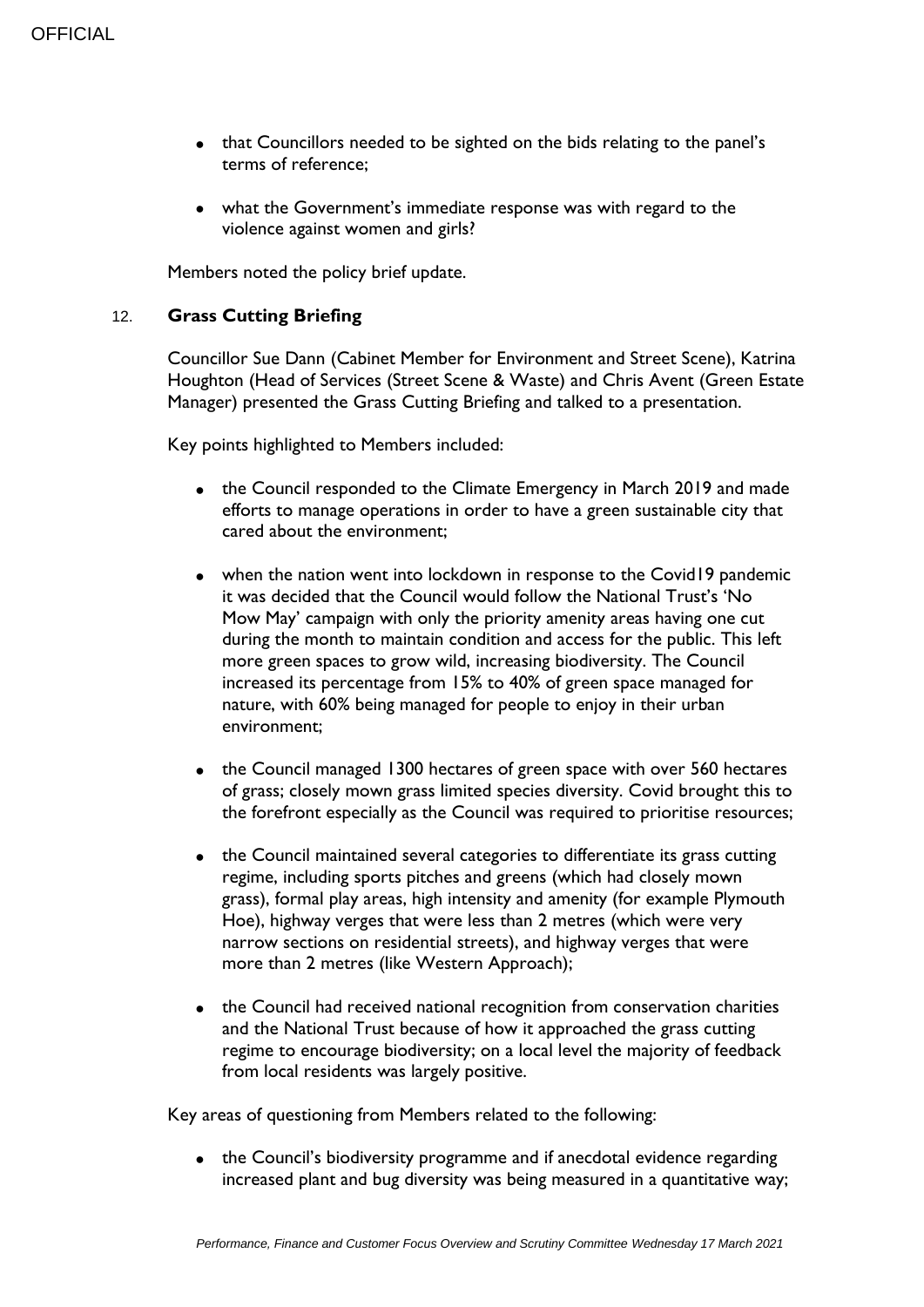if people were categorising and cataloguing frequency of special and biodiversity outcomes as a whole; if this information was available could it be shared with the Committee?

- had the Council investigated the possibility of planting a variety of seeds along verges and in meadows that bloomed at different intervals in order to maintain more attractive wild flowers?
- an update on the re-categorising of land in the city which was used by residents as a sort of garden for their properties other than green space;
- $\bullet$  did the Council have plans to bio-diversify grass verges?
- if the Council had considered putting more colourful flowers into areas where jut tall grass had been left to grow?
- that it was important to encourage local residents to let their gardens grow wild to encourage wildlife;
- that the Council should ensure they cut paths through fields and open spaces where grass was left to grow;
- that the Council should be encouraged to put information boards out to say it was a community meadow, if applicable, as it would help to engage people and educate them as to what was happening;
- short grass also had benefits as Thrushes feed from the ground and couldn't feed from long grass;
- were Officers aware that Pyramid Orchids were growing along Billicombe Road?
- with regards to baling were bales used to re-seed other areas?
- were officers investigating sites with dual management in terms of grass cutting?
- had the Council been able to baseline the carbon sequestration associated with grasslands and tracking in terms of carbon capture?
- areas still used for general playing areas how often would the grass be cut in those?

Members noted the Grass Cutting Briefing update.

#### 13. **Garden Waste - verbal update**

Councillor Sue Dann (Cabinet Member for Environment and Street Scene), Katrina Houghton (Head of Services (Street Scene & Waste) and Philip Robinson (Service Director for Street Services) presented the Garden Waste Update.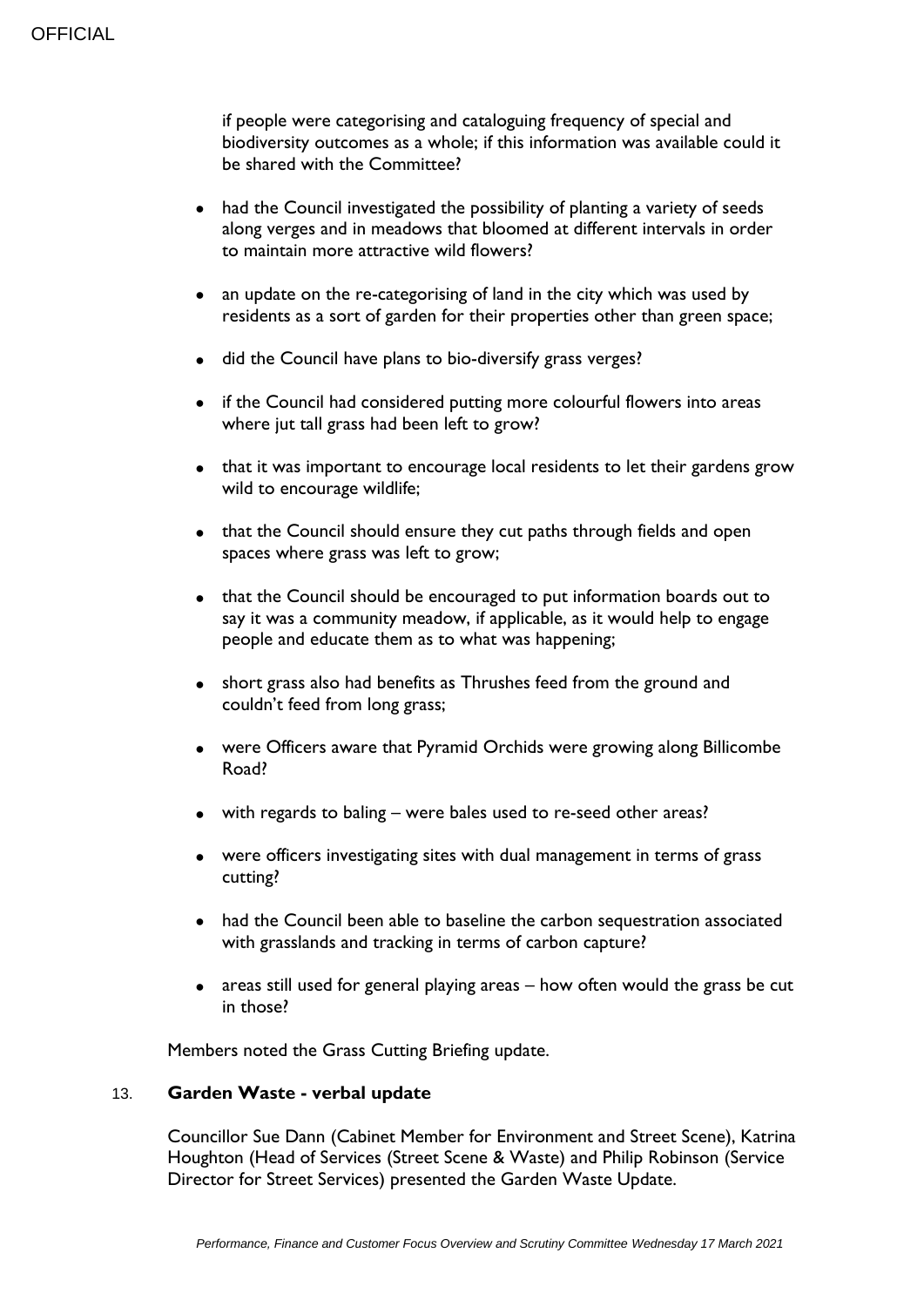Key points highlighted to Members included:

- the Garden Waste service launched in November 2020 with over 50,000 registrations received – this was up by 33%; bin deliveries were ahead of schedule with over 40,000 bins delivered so far;
- Katrina wrote personally to assisted collection customers to let them know they needed to register for the new garden waste service;
- the Council had issued 2% of properties with garden waste bags this was done via exception however the criteria had changed;
- in 2020 missed garden bin reports had reduced from 33% to 5%. Check my bin day would open on 25 March 2021 to highlight when residents garden waste collection date was.

Key areas of questioning raised by Members included the following:

- the registration portal appeared to be closed until 5 April 2021 and this was affecting people being able to register for their garden waste collection;
- would the collection service go to a street to collect garden waste if only one house had registered?

The Committee noted the Garden Waste Update.

#### 14. **Covid 19 Grant Funding**

Councillor Lowry (Cabinet Member for Finance), David Draffan (Service Director for Economic Development) and Brendan Arnold (Service Director for Finance) and Melanie Haymes (Finance Business Partner – Commercial) presented the Covid 19 Grant Funding Update.

Key points highlighted to Members included:

- a number of grants had been received by the Government in relation to the Covid 19 pandemic; approximately £85m had been received and £74.8m had been paid out so far;
- £74.7m was paid out in lockdown 1 (which was 100% of the grant), £9.9m was paid out in lockdown 2 and £17.7m was paid out in lockdown 3; additional grants of £5.4m and £5.3m had also been paid out. A number of schemes were still open and the team were encouraging those eligible to apply;
- the impact of the Government grants should be considered as part of the Council's wider recovery programme Resurgam; the process was codesigned with the private sector including the FSB, Chamber of Commerce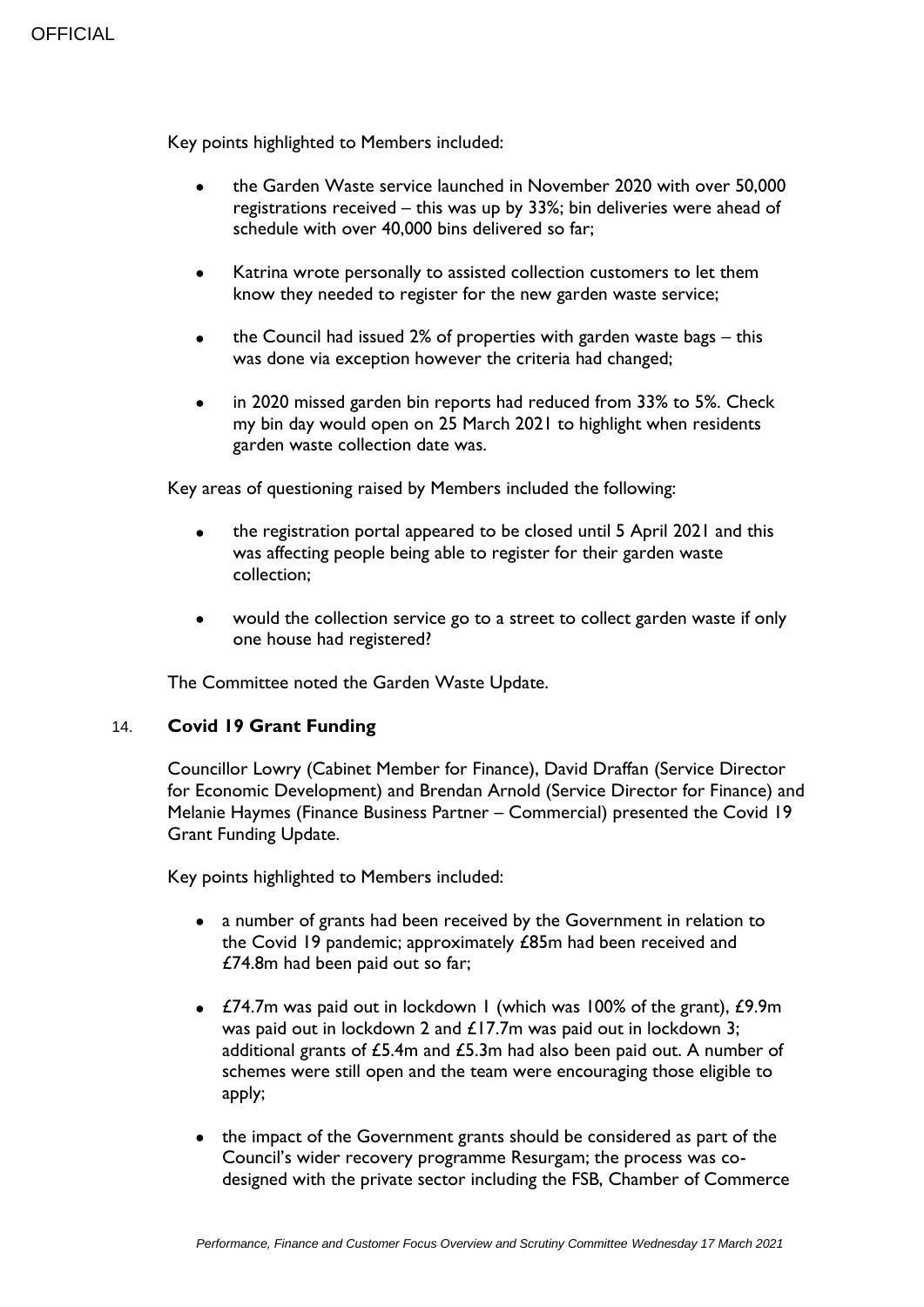and Plymouth Manufacturers Group and weekly updates had been taking place since March 2020;

- by the end of the process the Council would have handed out the equivalent of half of the Council's net budget in 12 months; this had been a massive undertaking and enormous administrative task;
- with regards to outstanding grants, there were still two areas where there was still eligibility for businesses to apply – the Local Restrictions Support Grant (where businesses were mandated to close), and the Local Restrictions Support Grant (where businesses were able to stay open however their business was impacted by lockdown);
- re-start grants would be significant and would be processed soon;
- the auditors would be looking in significant detail into what had been done for the Government grants which had been advanced to the council.

Key areas of questioning from Members related to the following:

- deadlines for grant application submissions;
- $\bullet$  circumstances where people benefitted from the £4.399m of grants to support individuals in times of hardship (the Council Tax Hardship Fund, Test and Trace Support Payments) and details of unallocated money;
- demographics regarding business owners that had not claimed grants they were eligible for – were there any characteristics they shared in common?
- grants given to Licensed Taxi drivers;
- how was the discretionary grant criteria drawn up?
- $\bullet$  if there was any money left in the grant pot, what happened to it?

Members noted the Covid 19 Grant Funding update.

(*Under this item Councillor Jordan declared an interest as he is a director of several charities and social enterprises in receipt of Government Grants)*

#### 15. **Work Programme - to follow**

Members discussed the work programme for 2020/21 and agreed to include the following item:

- Grass cutting biodiversity detailed data report;
- Commitment to have community use options for Pounds House;
- Information request from previous meeting: